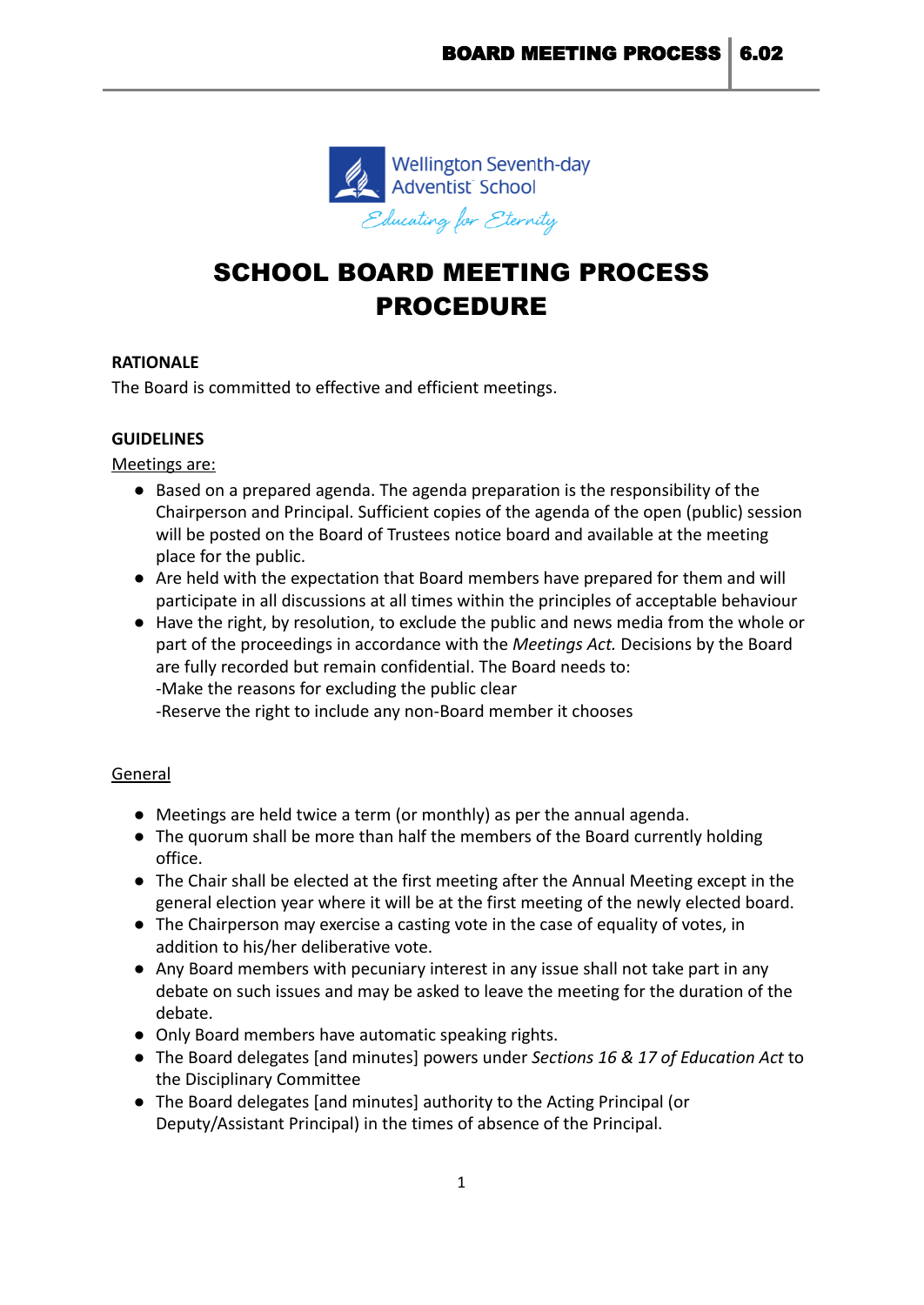## Time of Meetings

- Regular meetings commence at 5pm and conclude by 7pm.
- A resolution for an extension of time not exceeding half an hour may be moved.
- Any business remaining on the agenda at the conclusion of the meeting is transferred to the following meeting.

## Special meetings

**●** A special meeting may be called by delivery of notice to the Chair signed by at least one third of Board members currently holding office.

## Exclusion of the Public

● The meeting may, by resolution, exclude the public and news media from the whole or part of the proceedings in accordance with the *Meetings Act.*

## Public Participation

- Public participation is at the discretion of the Chair.
- Public attending the meeting are given a notice about their rights to participate in the meeting.

## Motions/Amendments

- All motions and amendments moved in debate must be seconded unless moved by the Chair.
- Motions and amendments once proposed and accepted may not be withdrawn without the consent of the meeting.
- No further amendments may be accepted until the first one is disposed of.
- The mover of a motion has the right of reply.
- A matter already discussed may not be reintroduced at the same meeting in any guise or by way of an amendment.

#### Termination of debate

**●** All decisions are to be taken by open voting by all Trustees present.

#### Suspension of Meeting Procedures:

● Standing Orders may be suspended by resolution of the meeting.

# Agenda:

- The order of the Agenda may be varied by resolution at the meeting.
- The minutes must be distributed as soon as possible after the meeting (suggested 48 hrs.).